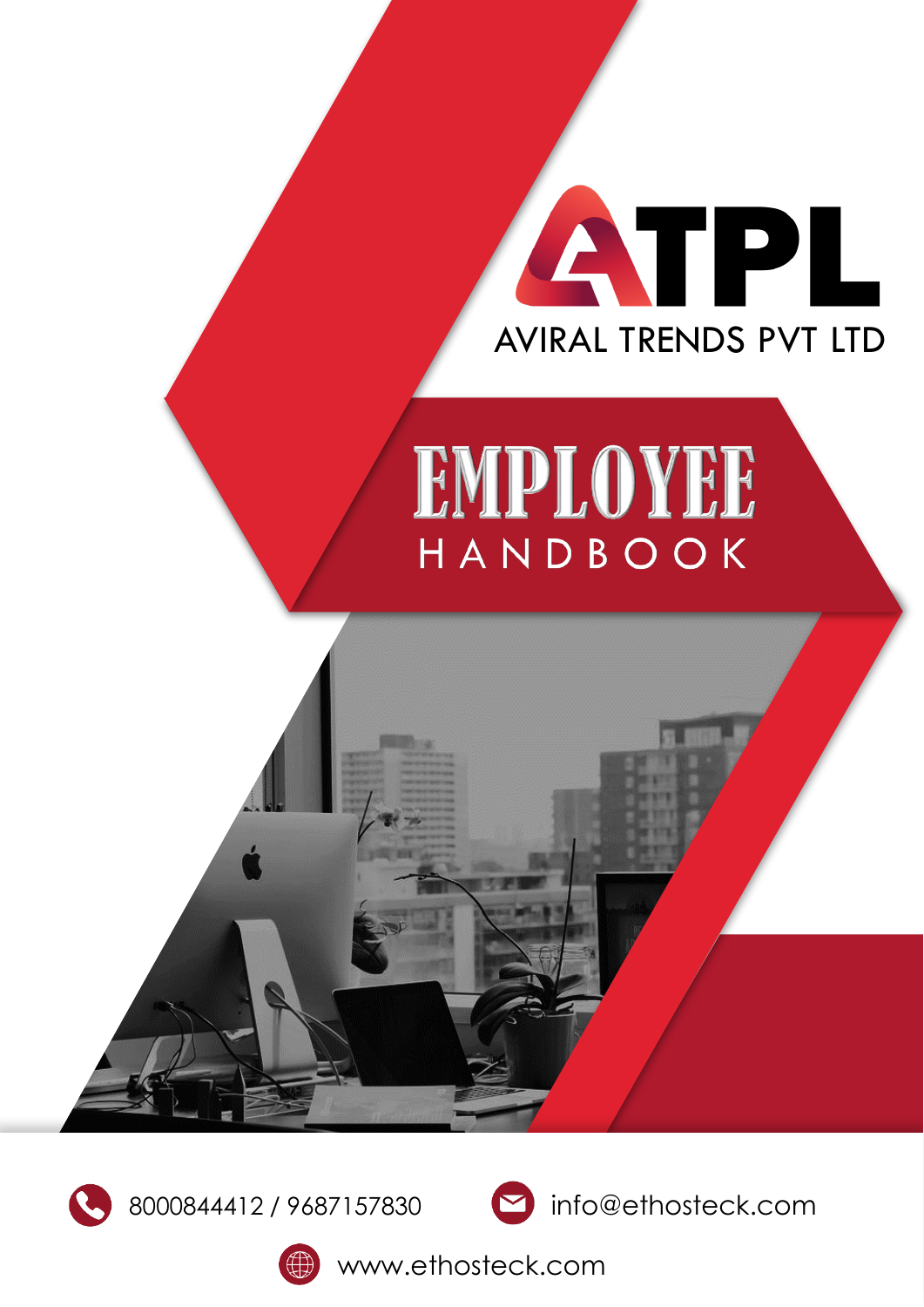### O TABLE OF CONTENTS

#### WELCOME 1

| AVIRAL TRENDS PRIVATE LIMITED VALUES     |  |
|------------------------------------------|--|
| Be Excellent to Each Other               |  |
| Be the Real Deal                         |  |
| Business in the Front, Party in the Back |  |
| Talk to Me                               |  |
|                                          |  |

3

6

#### INTRODUCTION

| History                                  |   |
|------------------------------------------|---|
| Mission                                  | 3 |
| Vision                                   | 3 |
| The Purchase of this Handbook            | 3 |
| What you can Expect from AVIRAL TRENDS 4 |   |
| What we Expect from You                  |   |
| Right to Revise                          |   |
|                                          |   |

#### **IMPROVISED EMPLOYEMENT** 5

#### EMPLOYMENT

| <b>Employment Classifications</b> | 6 |
|-----------------------------------|---|
| Equal Employment Opportunity      | 6 |
| Recruitment and Selection Process | 6 |
| Employee Training and Development | 6 |
| <b>Job Duties</b>                 | 6 |
| <b>BENEFITS</b>                   |   |
| <b>Worker's Compensation</b>      |   |
| Pay Roll                          |   |
| National Pandemic Act             |   |
| Parking                           |   |
| <b>TIME OFF</b>                   | 8 |
| Holidays                          | я |
| Leave of Absence                  | 8 |

| <b>PERFORMANCE</b>                               | 9  |
|--------------------------------------------------|----|
| <b>Performance Evaluations</b>                   | 9  |
| Discipline                                       | 9  |
| <b>EMPLOYEE CONDUCT</b>                          | 12 |
| <b>Standards of Conduct</b>                      | 12 |
| Attendance                                       | 12 |
| <b>Dress Code</b>                                | 13 |
| Retention                                        | 13 |
| <b>Harassment Policy</b>                         | 13 |
| <b>WORKPLACE ETIQUETTE</b>                       | 14 |
| Confidentiality                                  | 14 |
| <b>Customer Relations</b>                        | 14 |
| Use of Communication Systems                     | 14 |
| Use of Company Property and Equipment            | 14 |
| <b>HEALTH &amp; SAFETY</b>                       | 15 |
| <b>Safety Guidelines</b>                         | 15 |
| <b>PRIVACY</b>                                   | 16 |
| <b>Personal Property</b>                         | 16 |
| Human Resource and Employee Privacy              | 16 |
| Security Inspections                             | 16 |
| <b>ENDING EMPLOYEMENT</b>                        | 17 |
| Termination                                      | 17 |
| <b>Resignation Process</b>                       | 17 |
| <b>Final Payback</b>                             | 17 |
| Employee References & Verification of Employment | 17 |

| EMPLOYEE HANDBOOK ACKNOLEDGEMENT | 18 |
|----------------------------------|----|
|                                  |    |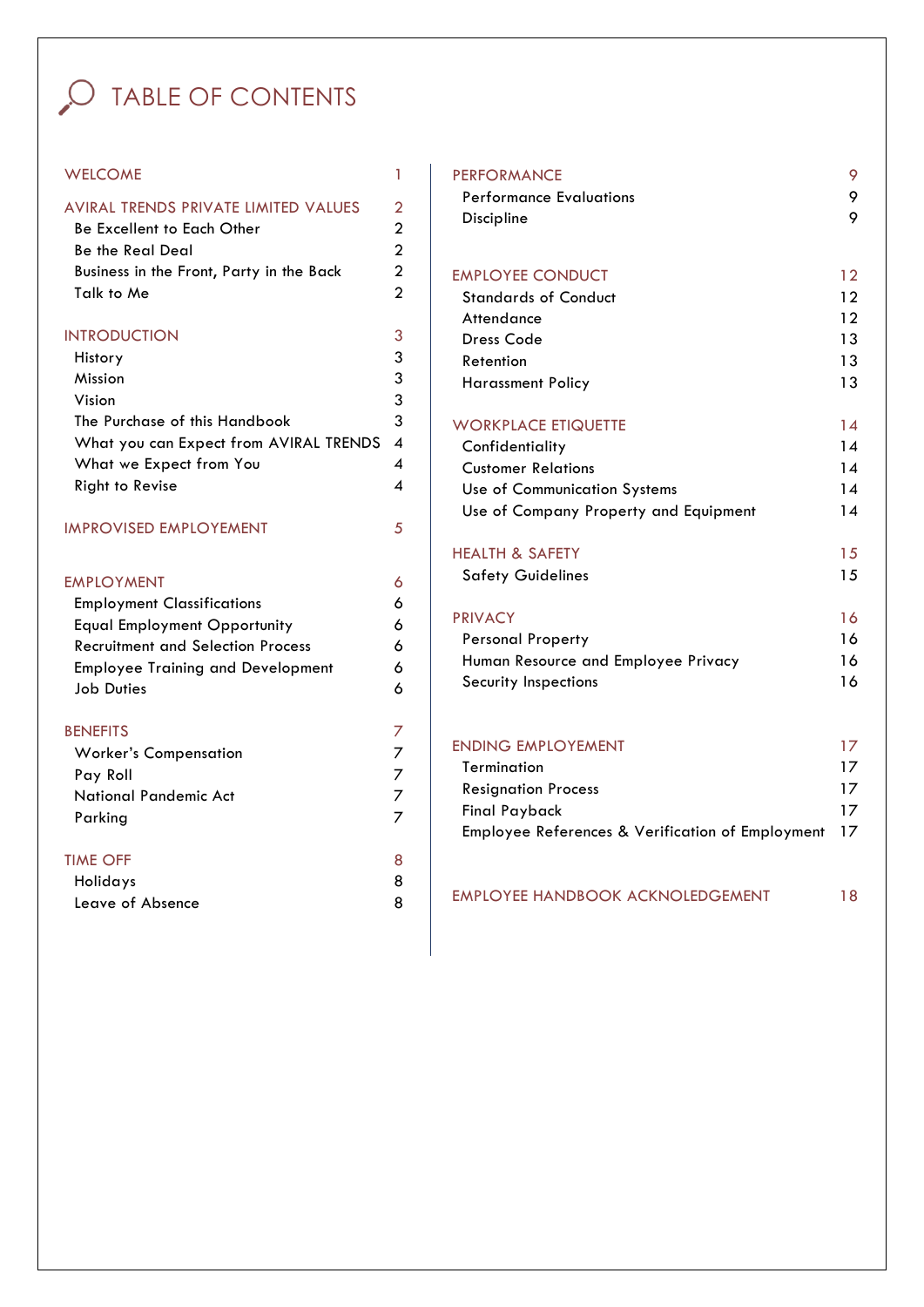

We are glad to have you as a member of **Aviral Trendz Private Limited**. As a team member of Aviral Trendz Private Limited, you are an essential part of a team effort. We hope that you will find your position with the company rewarding, challenging and productive. Every Employee has an important role in our operations and we value the ability and experience you bring with you to the organization. You, and other employee, are vital to the success of Aviral Trendz Private Limited.

This handbook has been prepared to acquaint you with the employment policies and practices of Aviral Trendz Private Limited. Please read it carefully and keep it for future reference. If you have any questions, please contact a member of the Human Resources Department.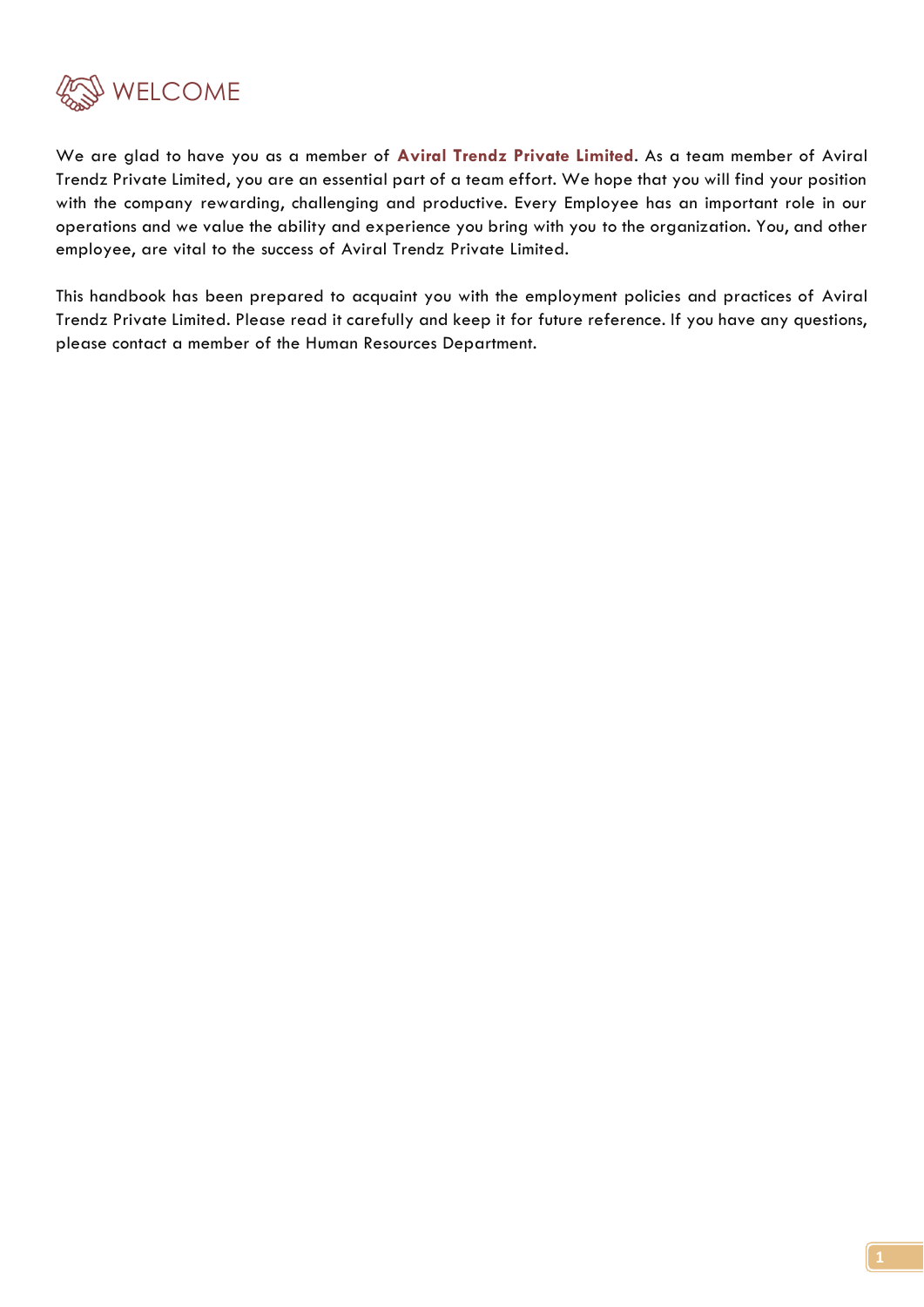### AVIRAL TRENDZ PRIVATE LIMITED VALUES

#### **Be Excellent to Each Other**

*Definition: We show respect to our customers, team members, and partners by valuing their time, addressing their challenges, and discussing their ideas in order to deliver world-class service.*

- 1. Act with others in mind
- 2. Always speak well of others
- 3. Give trust and be trustworthy
- 4. Be approachable and coachable
- 5. Be professional, cordial, and personal

#### **Be the Real Deal**

*Definition: We are what we say we are, and we do what we say we'll do*.

- 1. Act with courage, honesty, and integrity
- 2. Establish realistic expectations, take responsibility, and deliver on commitments
- 3. Work hard, achieve results, and maintain work/life balance

#### **Business in the Front, Party in the Back**

*Definition: We create legendary tales of adventure.*

- 1. Celebrate excellence
- 2. Build lifelong relationships
- 3. Take our jobs seriously but not ourselves
- 4. Find humor and relish quirkiness

#### **Talk to Me**

*Definition: We communicate to empower*

1. Communicate timely, accurately, and appropriately with customers, team members, and partners

- 2. Break communication barriers
- 3. Define success in employment, products, processes, and service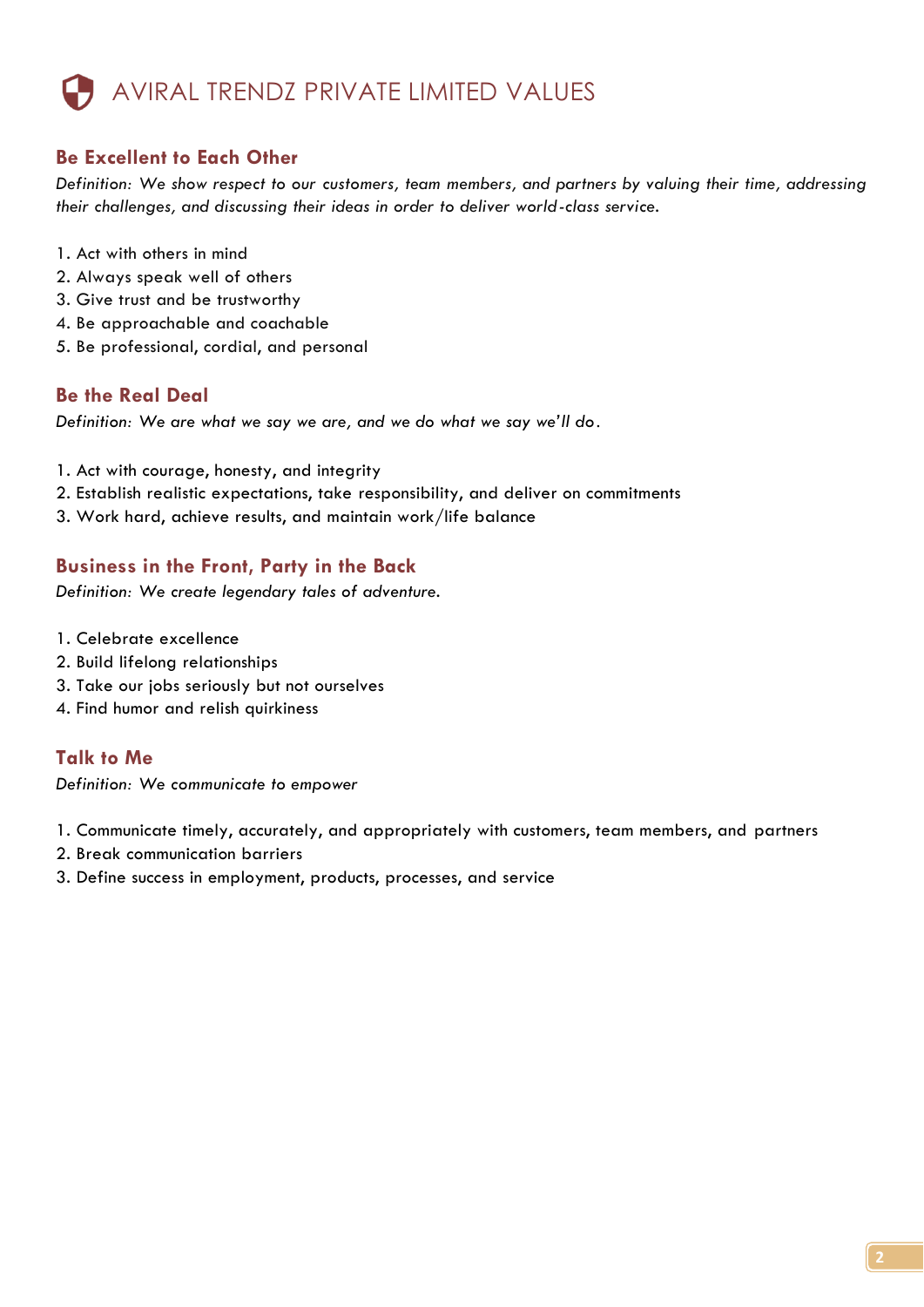## INTRODUCTION

#### **About**

Aviral Trendz Private Limited established in 2011 and also published it's website as a small company with a big dream to provide IT based software's and the trust our customers have put in us and the amazing feedback we receive has helped us grow into one of the most loved companies around. Today we are the top leading company who are provide IT based software's through digital platform too. We look forward to extending this list in the future and reach more people and business owners throughout the country.

#### **Mission**

To become a leading and responsible industry, which understands the human requirements and acts to balance these requirements by providing world-class IT software's, keeping in view the social, economic and environment concerns of the nation. **Aviral Trendz Private Limited** believes in ethical and executing aesthetically designed, functionally efficient services of international quality with a single aim to offer "value for money".

#### **Vision**

To provide products comparable to international standards, to be customer-focused and globally competitive through better quality, latest technology and continuous innovation and engineering.

#### **The Purpose of this Handbook**

We think that Employees are happier and more valuable if they know what they can expect from Aviral Trendz Private Limited and what the Company expects from them. In this handbook we introduce you to the Company's, values, culture, and goals. We expect you to incorporate that information into your dayto-day job performance, striving to meet Aviral Trendz Private Limited' values in everything you do.

The reminder of this handbook will familiarize you with the policies, privileges, benefits, and responsibilities of being an Employee at Aviral Trendz Private Limited. Please understand that this handbook can only highlight and summarize our Company's policies and procedures. For detailed information, please talk to your Supervisor or Human Resources.

In this Company, as anywhere, circumstances are constantly changing. As a result, we may have to revise, take back, or supplement these policies from time to time. Nothing in this handbook is a contract or a promise. The policies can change at any time, for any reason, without advanced notice.

#### **What You Can Expect from Aviral Trendz Private Limited**

Aviral Trendz Private Limited believes in a work environment that fosters innovation and involvement to meet the challenges of our business. We believe in providing quality service to our customers and a quality workplace for our Employees. Through this commitment, we will continue to ensure our success and growth.

#### **What We Expect from You**

At Aviral Trendz Private Limited, service to our customers is everyone's responsibility. You should always treat our customers and your fellow Employees with respect. Our Employees provide the services that our customers rely upon and expect, and enable us to grow and create new opportunities in the future.

We expect and depend upon you to perform the tasks assigned to the best of your ability and to act in ways reflecting favorably on the Company, other Employees and yourself.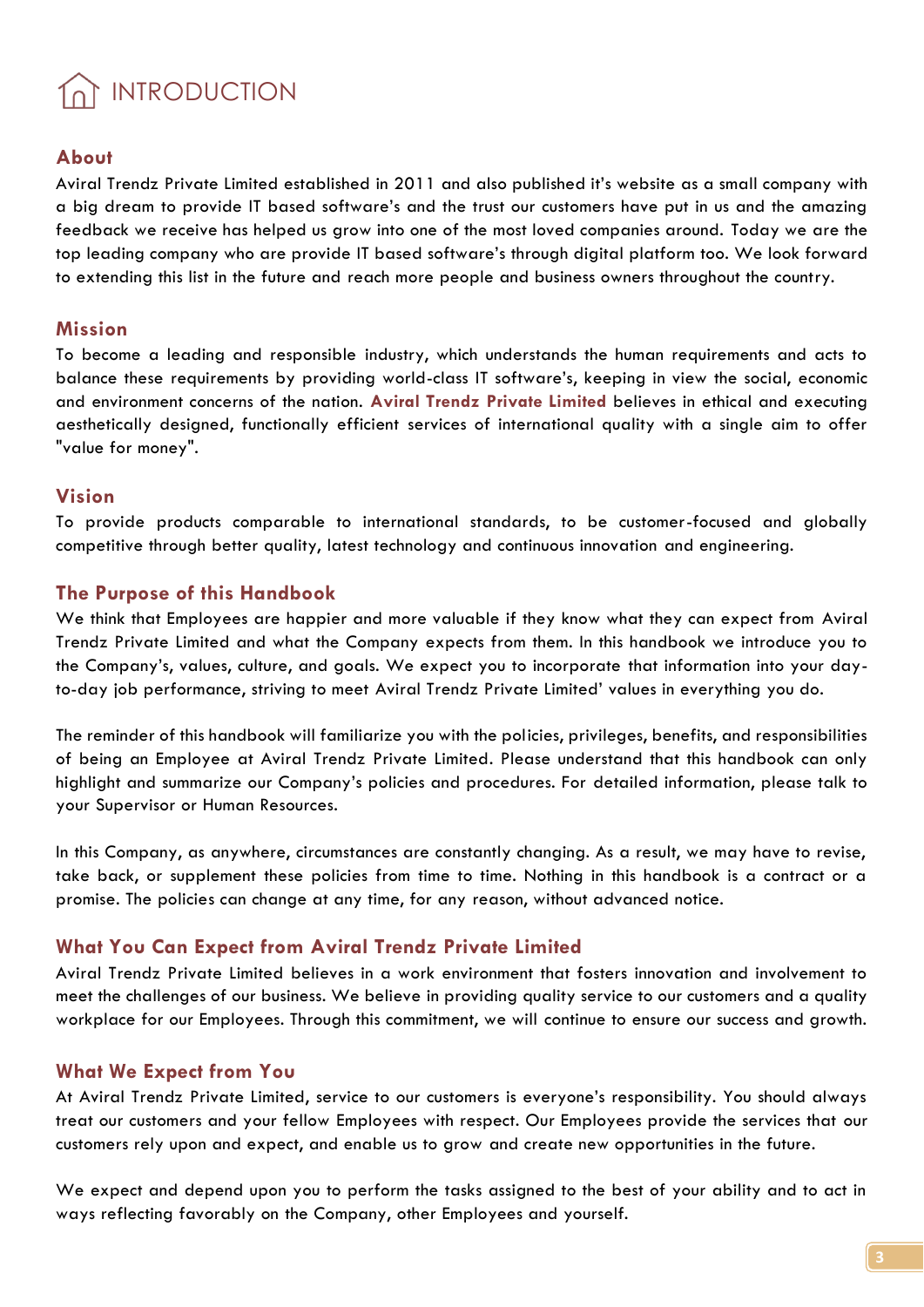#### **Right to Revise**

This Employee Handbook contains the employment policies and practices of the Company in effect at the time of publication. All previously issued handbooks and any inconsistent policy statements or memoranda are superseded.

Aviral Trendz Private Limited reserves the right to revise, modify, delete, or add to any and all policies, procedures, work rules, or benefits stated in this handbook or in any other document, except for the policy of at-will employment.

Any written changes to this handbook will be distributed to all Employees so that everyone will be aware of the new policies or procedures. Changes will be effective on the dates determined by the Company. No oral statements or representations can in any way alter the provisions of this handbook.

Nothing in this Employee Handbook or in any other human resource documents, including benefit plan descriptions, creates or is intended to create a promise or representation of continued employment for any Employee. If you are uncertain about any policy or procedure, please check with Human Resources.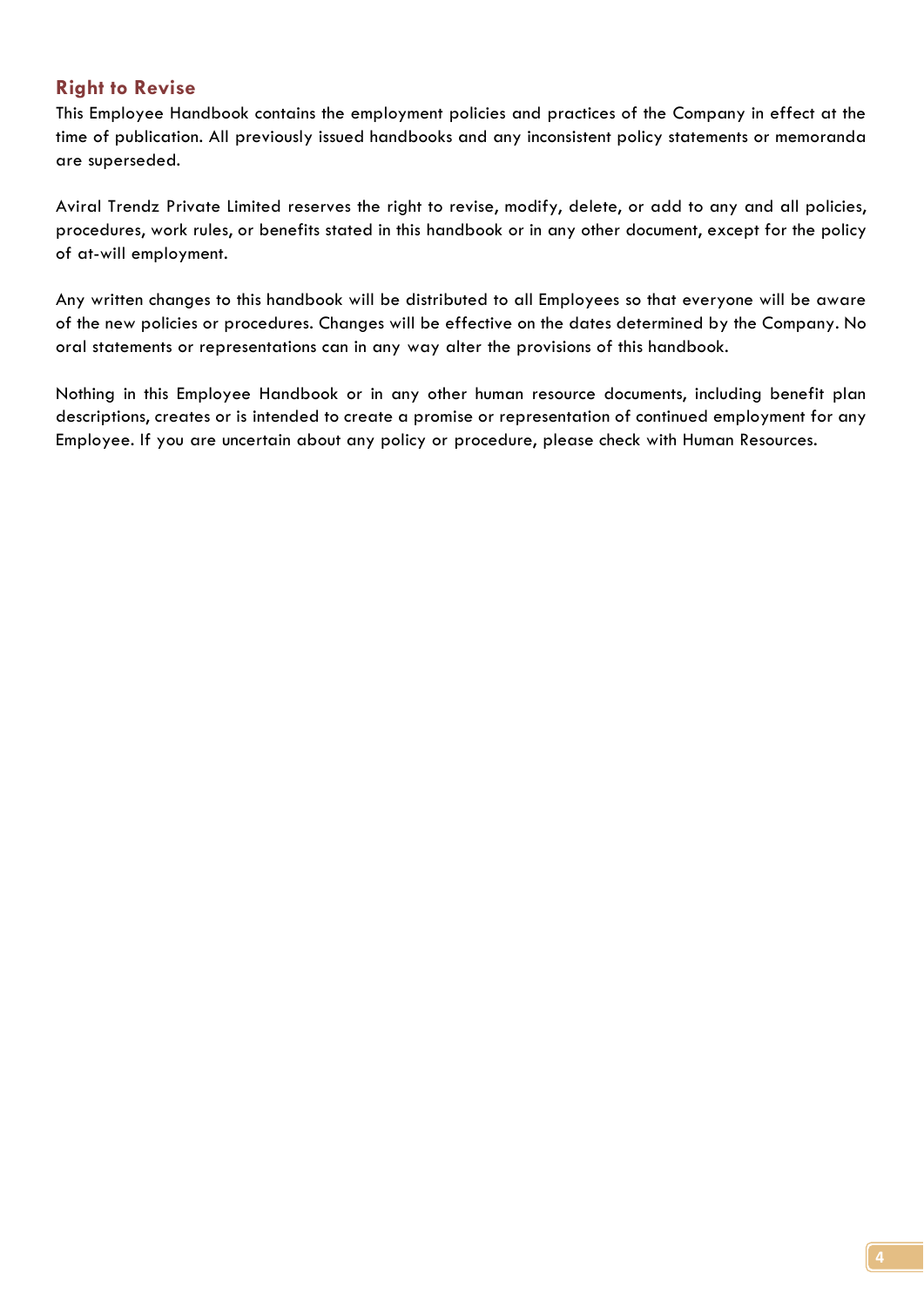

Your employment at Aviral Trendz Private Limited is at will. Employment at-will may be terminated with or without cause and with or without notice, at any time by the Company. Nothing in this handbook or in any document or statement shall limit the right to terminate employment at-will. No Manager, Supervisor or Employee of the Company has any authority to enter into an agreement for employment for any specified period of time or to make an agreement for employment other than at-will. Only the CEO or HR of the Company has the authority to make any such agreement and, even then, only in writing.

The reminder of this handbook will familiarize you with the policies, privileges, benefits, and responsibilities of being an Employee at Aviral Trendz Private Limited. Please understand that this handbook can only highlight and summarize our Company's policies and procedures. For detailed information, please talk to your Supervisor or Human Resources.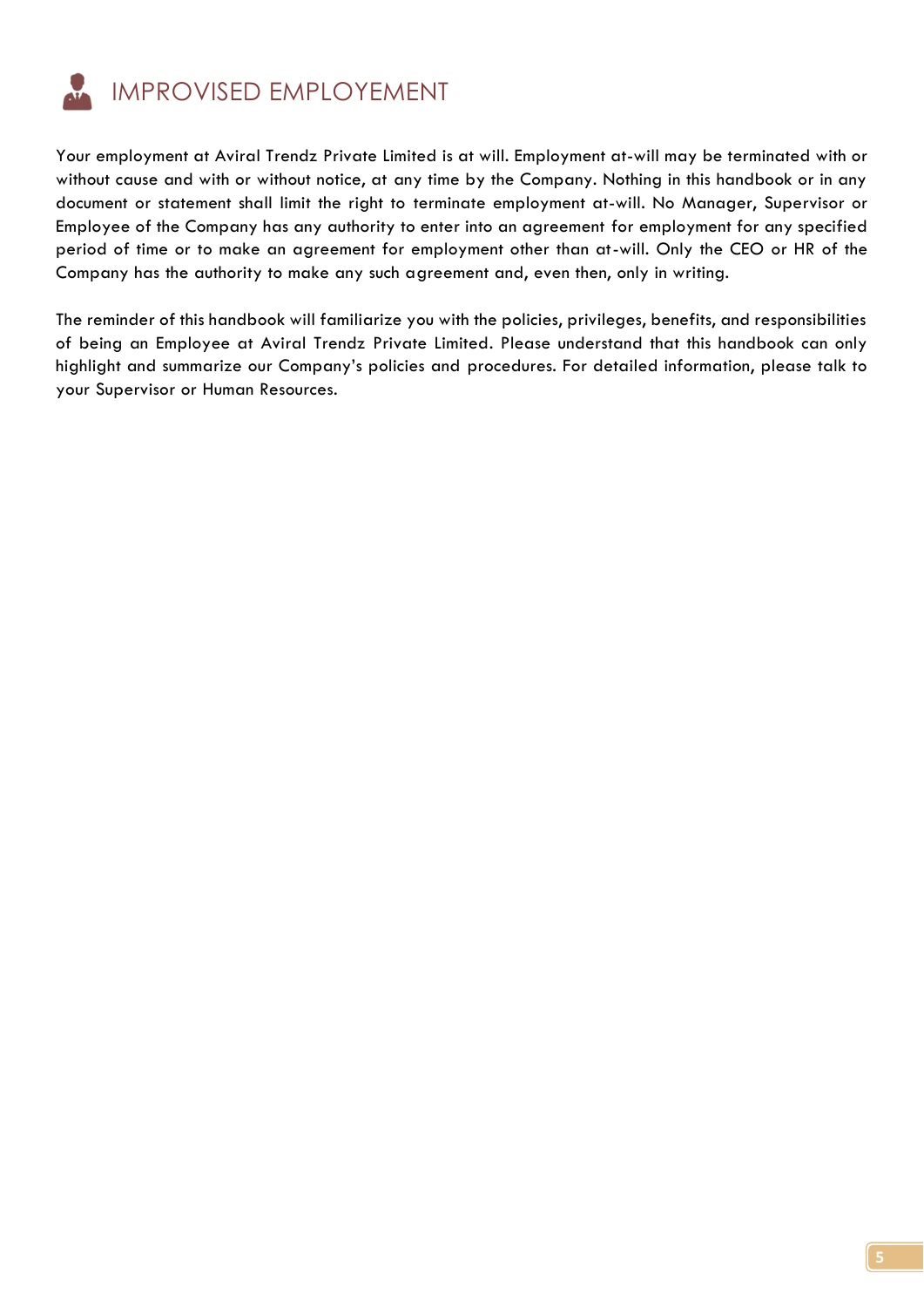

#### **Employment Classifications**

The following definitions of employment classifications are provided so that you can better understand your employment status and benefits eligibility. Office time is **10 am to 6 pm** for every employee. Your classification is based on your **job description** and **the nature of the position** and determines how you are paid and whether or not employee will receive overtime pay. These classifications do not guarantee employment for any specified period of time.

**Full-Time Salaried Employees** are regularly scheduled for and work average **260 hours per month**, are not eligible for overtime, and meet the minimum requirements for eligibility of benefits on the first of the month following a one month waiting period.

**Part-Time Employees** is applicable and share of benefits, such as vacation, sick leave, and other paid absences, based on the number of hours worked.

**Work from Home** is provided to some of the job profile not applicable for everyone. Self-employed who will do work from home are also being included under the term.

#### **Equal Employment Opportunity**

Aviral Trendz Private Limited is an equal opportunity employer and makes employment decisions on the basis of merit. We complete the **equal documentation** procedure of every employee. Company policy prohibits unlawful discrimination based on race, color, creed, gender, religion, marital status, age, national origin or ancestry, disability, medical condition including genetic characteristics, sexual orientation, or any other consideration made unlawful by federal, state, or local laws. The perception that anyone has any of those characteristics, or is associated with a person who has or is perceived as having any of those characteristics is also discrimination and is against the law.

#### **Recruitment and Selection Process**

Here, outline the usual steps in our hiring process. Also, if we often conduct pre-employment checks, define the stage hiring managers can order these checks and even how to handle them. Likewise, we take **Telephonic interview** first**.** After telephonic discussion **Aptitude Test** and Computer Test will be taken of every candidate. After clearance of both test **First round**, **second round** and **Final interview** will be taken. At the end **Reference Check Guide** will be full filled.

#### **Employee Training and Development**

We are providing the complete training and development to every new or existing employees. We approach the best **trainer and development** institute or the company for the better perspective of the company. We summon and organize training and development sessions for deciding time period for every employee better professional enhancement.

#### **Job Duties**

Your Supervisor will explain your job responsibilities and your expected performance standards. Your job responsibilities may change at any time during your employment. From time to time, you may be asked to work on special projects, or to assist with other work necessary or important to the operation of your department or the Company. The Company reserves the right, at any time, with or without notice, to alter or change job responsibilities, reassign or transfer job positions, or assign additional job responsibilities.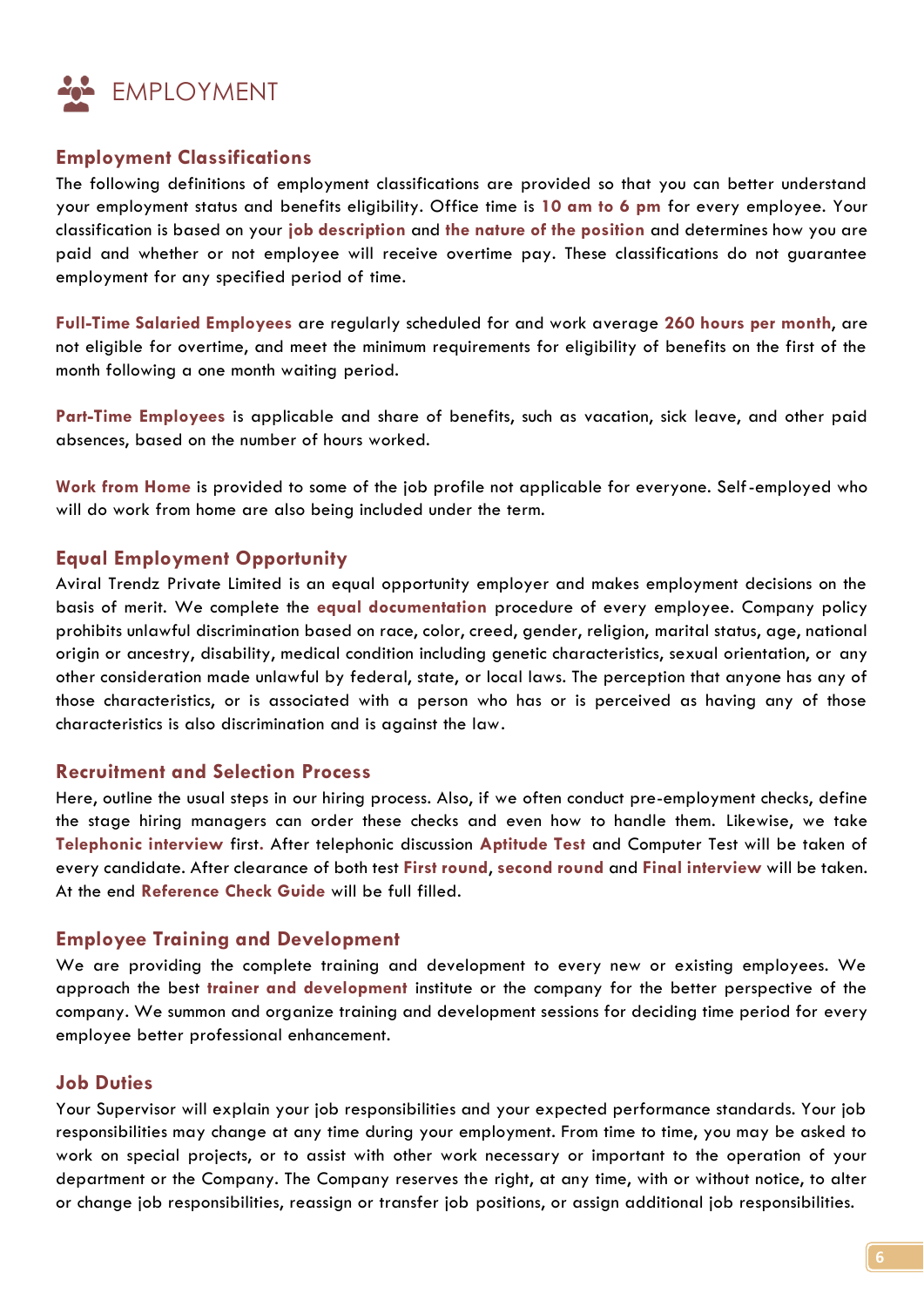

As part of our commitment to Employees and their wellbeing, Aviral Trendz Private Limited provides benefits. The details of each plan are too lengthy to provide here.

#### **Worker's Compensation**

While employed at Aviral Trendz Private Limited, you are protected by the Company's workers' compensation as an **insurance**. The plan covers you in case of work-related injuries or illnesses. The workers' compensation benefits to injured Employees may include: medical care, case benefits, a portion of lost wages, and assistance to help qualified injured Employees return to suitable employment.

#### **Pay Roll**

A payroll policy describes the payroll process as it covers the administration of the salaries, timekeeping, payroll schedules and payment methods of the employees of an organization. Company provides **26 days** salary structure in between  $11^{th} - 15^{th}$  date of every month in the bank via online or cheque. If any employee extra work like Sunday, then extra payout will be given.

#### **National Pandemic Act**

Aviral Trendz Private Limited provides you the best solution in national pandemic act. Any kind of situation occur at any scenario, company will mutually discuss and give it the best possible solution to employee.

#### **Parking**

Aviral Trendz Private Limited reserve a **few parking spaces** for employees. We'll allocate parking space to every employee and employee can use that for their vehicle.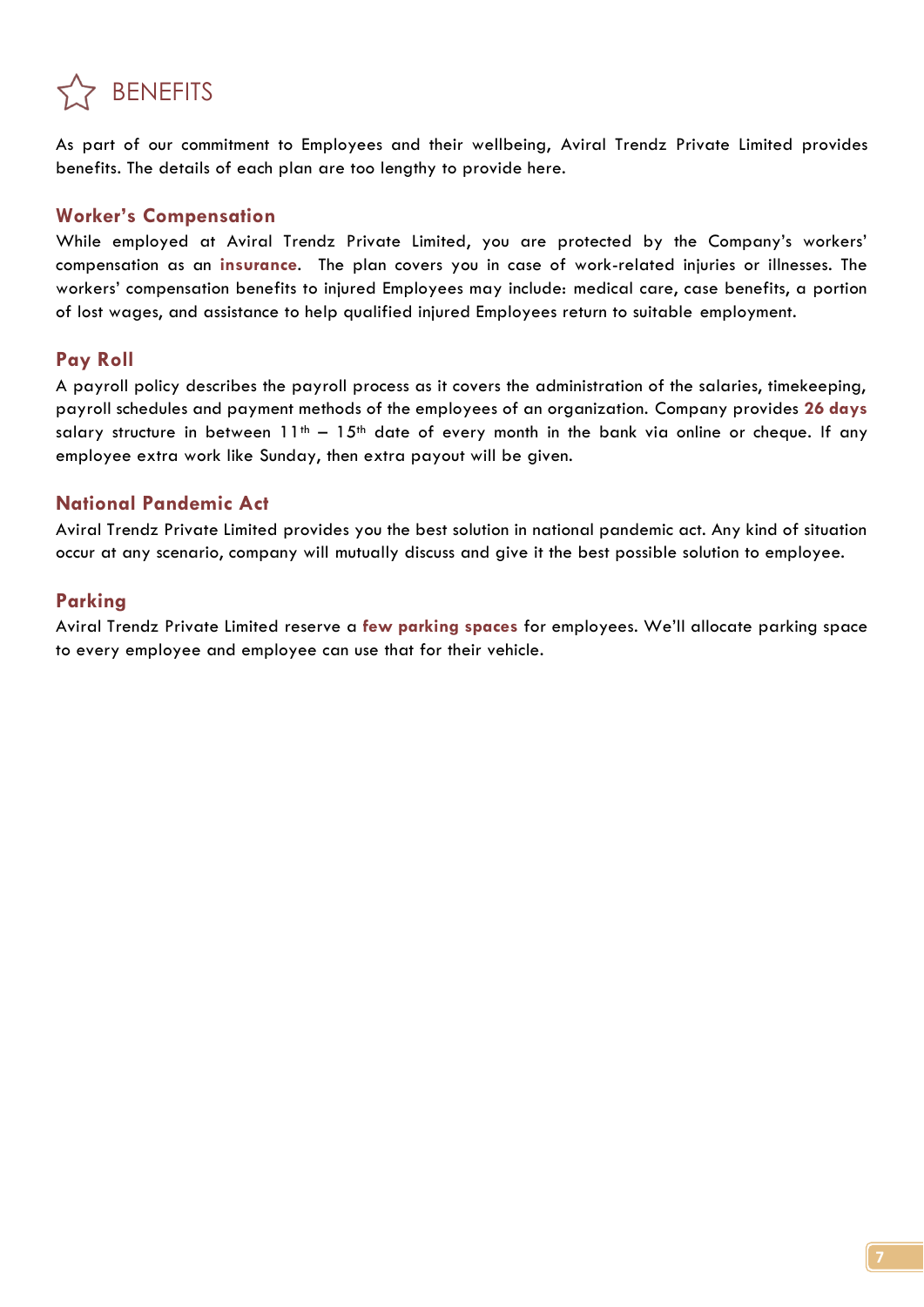

#### **Holidays**

Aviral Trendz Private Limited provide the following paid holidays each year for Employees:

| Day                                  | Holiday                        |  |
|--------------------------------------|--------------------------------|--|
| Sunday                               | Raksha Bandhan (Rakhi)         |  |
| Monday                               | <b>Ganesh Chaturthi</b>        |  |
| Friday<br>Naraka Chaturdasi / Diwali |                                |  |
| Thursday                             | New Year                       |  |
| Friday                               | Govardhan Puja                 |  |
| Saturday                             | <b>Bhai Duj</b>                |  |
|                                      | Election or Voting* (Half Day) |  |

|  | (*) – Depends on market Announcement |
|--|--------------------------------------|
|  |                                      |

#### **Leave of Absence**

The Company may grant **paid or unpaid leaves** of absence (LOA) to Employees as per performance who have worked for Aviral Trendz Private Limited in certain circumstances. A leave of absence must not interfere with the operations of your department or Aviral Trendz Private Limited.

If you take leaves more then **2 days** then you must inform before **15 days** in any criteria.

#### (i) **Plan Leave**:

Request a plan leave has to be in writing and in advance as possible and at least **before 3 days**. (ii) **Sick Leave:**

Total 12 sick leaves will be provided in a year and it's applicable as per the employee health situation and certificate will be compulsory to submit.

#### (iii) **Maternity Leave:**

3 months of Maternity leave will provide to the employee but it will be unpaid.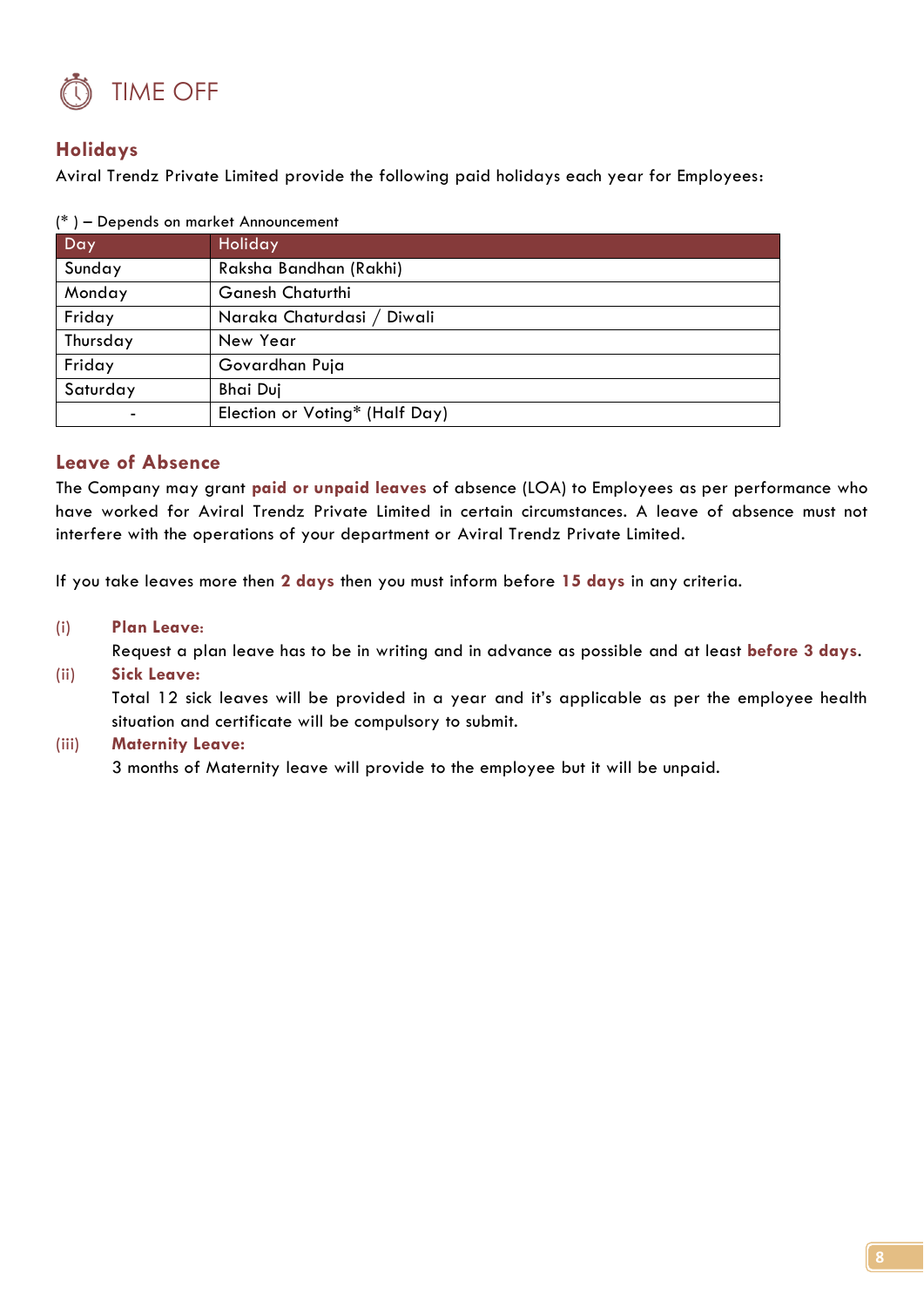

#### **Performance Evaluations**

At Aviral Trendz Private Limited we communicate to empower, and in order to foster more dialogue between Team Members and Managers the Company will conduct periodic performance reviews. Performance evaluations will be conducted semi-annually. The performance evaluations may vary depending upon length of service, job position, past performance, changes in job duties, or recurring performance problems. Every effort will be made to perform evaluations on or about your scheduled review date, but be aware that delays may occur. As per your performance salary will be incremented about **10%** after **15th months** of joining and then every year. Therefore, Employee will be eligible for salary growth after **1 year** of joining.

During your performance evaluations, your Supervisor may review factors such as the quality and quantity of the work you perform, your knowledge of the job, your initiative, your work attitude, and your attitude toward others. The performance evaluations are intended to make you aware of your progress, areas for improvement, and objectives or goals for future work performance. Favorable performance evaluations do not guarantee increase in salary or promotions. Salary increases and promotions are solely within the discretion of the Company and depend upon many factors.

#### **Discipline**

Violation of Aviral Trendz Private Limited's **policies and rules** may warrant disciplinary action. The Company may, at its discretion, utilize whatever form of discipline is deemed appropriate under the circumstances, up to and including termination of employment. The Company's policy of discipline in no way limits or alters the at-will employment relationship.

#### **1. Bring Your Own Device (BYOD) Policy**

#### **Purpose:**

The 'Bring Your Own Device' policy ("Policy") sets forth the terms and conditions upon which employees of Aviral Trendz Private Limited ("Company") bring personally owned laptops ("Devices") to their workplace to perform their designated roles and duties. This Policy is also intended to protect the security and integrity of the Company's data and technology infrastructure. Limited exceptions to the Policy may occur due to variations in devices and platforms provided that approval for such exceptions has been given in writing to the concerned employee.

#### **Co-pay policy for Technology/Product/Analytics Team:**

- 50% of the laptop cost subject to a cap of INR 50,000;
- The bill needs to be in the employee's name; and must be claimed upon completing 1.5 years in the Organization.
- For all existing employees who would like to opt for the BYOD policy, the claim is to be made post 1.5 years from the date of purchase as per the invoice

#### **Co-pay policy for Operations, Sales & Services Team:**

- 50% of the laptop cost subject to a cap of INR 15,000;
- The bill needs to be in the employee's name; and must be claimed upon completing 6 months in the organization
- For all existing employees who would like to opt for the BYOD policy, the claim is to be made post 6 months from the date of purchase as per the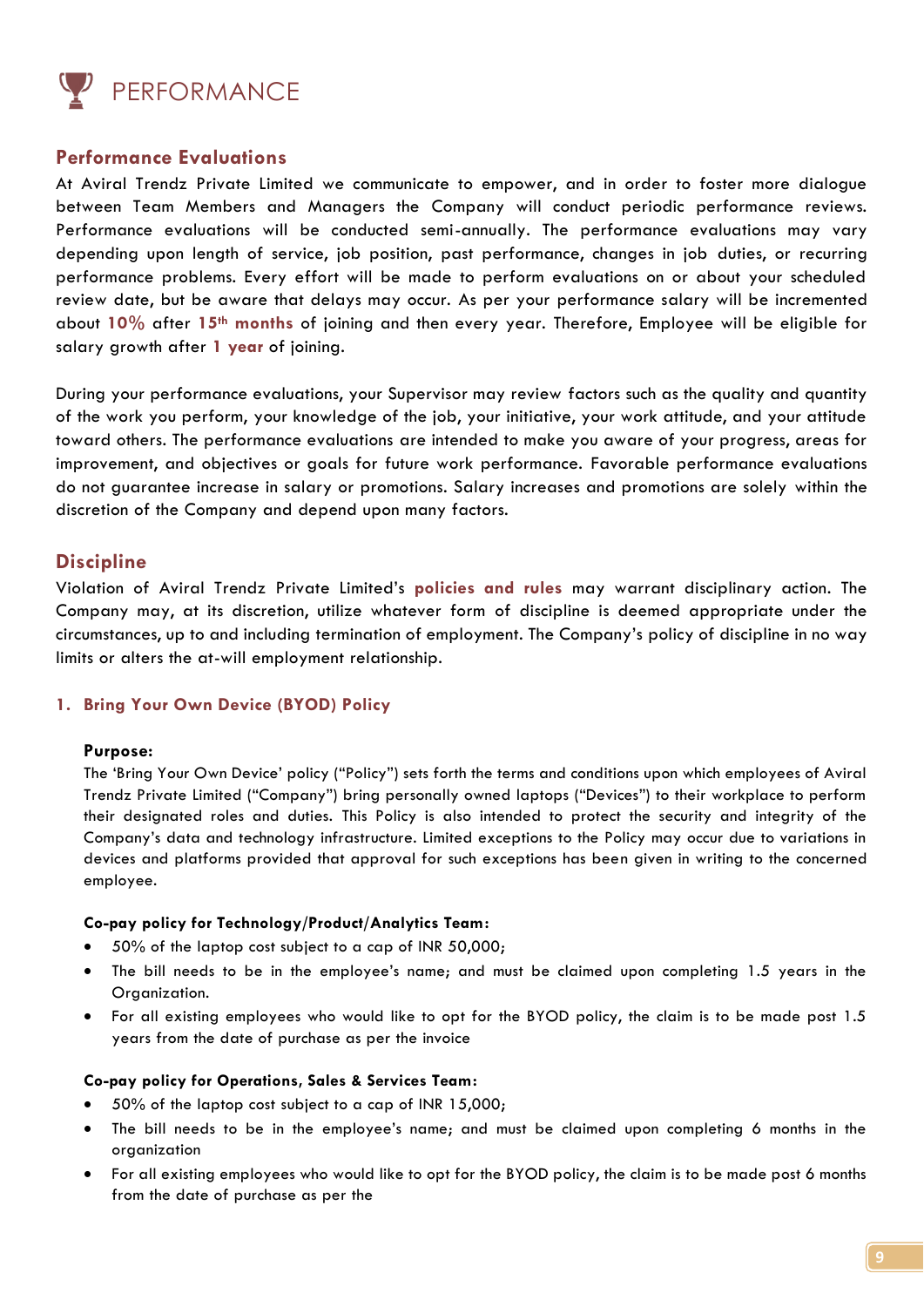#### **Co-pay policy for Non-Operations Team:**

- 50% of the laptop cost subject to a cap of INR 30,000;
- The bill needs to be in the employee's name; and must be claimed upon completing 1 year in the organization
- For all existing employees who would like to opt for the BYOD policy, the claim is to be made post 1 year from the date of purchase as per the

#### **2. Employee Referral Program Policy – India**

#### **Objective:**

The Employee Referral Program Policy explains important aspects of our employee referral procedures. We place great importance on referrals because we trust our employees know what's best for our company. We want to make this process as smooth as possible for our employees and those who they refer.

#### **Scope:**

The Employee Referral Policy ("this Policy") is effective June 01, 2021 and supersedes any previous policy or practice regarding employee referrals. This Policy applies to all the full-time employees and full time consultants of Aviral Trendz Limited (referred to as the "Company"). Part Time Consultants (3/4/6 hour) are not entitled for any benefits mentioned in this policy.

#### **Eligibility:**

The following factors determine an employee's eligibility to participate in the referral program:

- All referrals must come only thru the BIO By invitation only portal. In case you are not aware of BIO, please reach out to any member of the HR team.
- Referrals coming in from any other source apart from BIO will not be considered as an employee referral and will be disqualified from the referral program.
- There is no cap on the number of referrals an individual can make. However, the referral reward will be based on the payout slabs as mentioned in the latter part of this document
- If two or more employees refer the same candidate, only the first referrer will receive their referral rewards
- Employees are still eligible for the referral reward even if a candidate is hired at a later time or gets hired for another position.
- Leadership team members & the HR team members will not be eligible for any referral rewards
- Hiring managers cannot refer anyone for a position for which they are directly or indirectly responsible. But, they can refer someone for a position that's in a different department, office or function. This exception does not apply to the leadership team members
- Both the parties (the referrer and the referee) must be active on the Company's payroll, at the time the referral pay-outs are made. If either of the party is serving his/her notice period at the time of the payout, the Company reserves the right not to pay the referral reward to him/her.
- In case a former Aviral Trendz employee is being referred, this will not be considered as part of the employee referral program Confidential Document

#### **Referral Reward Payout:**

The referral reward will be paid out to the referrer depending upon which team the referee joins and upon successful completion of the probation period –

| <b>Operations</b>     | 10% of the monthly Gross Pay (for full time employees for last 3 months) |
|-----------------------|--------------------------------------------------------------------------|
| <b>Non-Operations</b> | 50% of the monthly Gross Pay                                             |

#### **Note:**

- Operations Teams are defined as Sales, Services, intercom, Renewals, QA.
- Non-Operations Teams are defined as Tech, Product, Design, Corporate, Marketing, Development, Strategy, Finance, HR, Admin & Leadership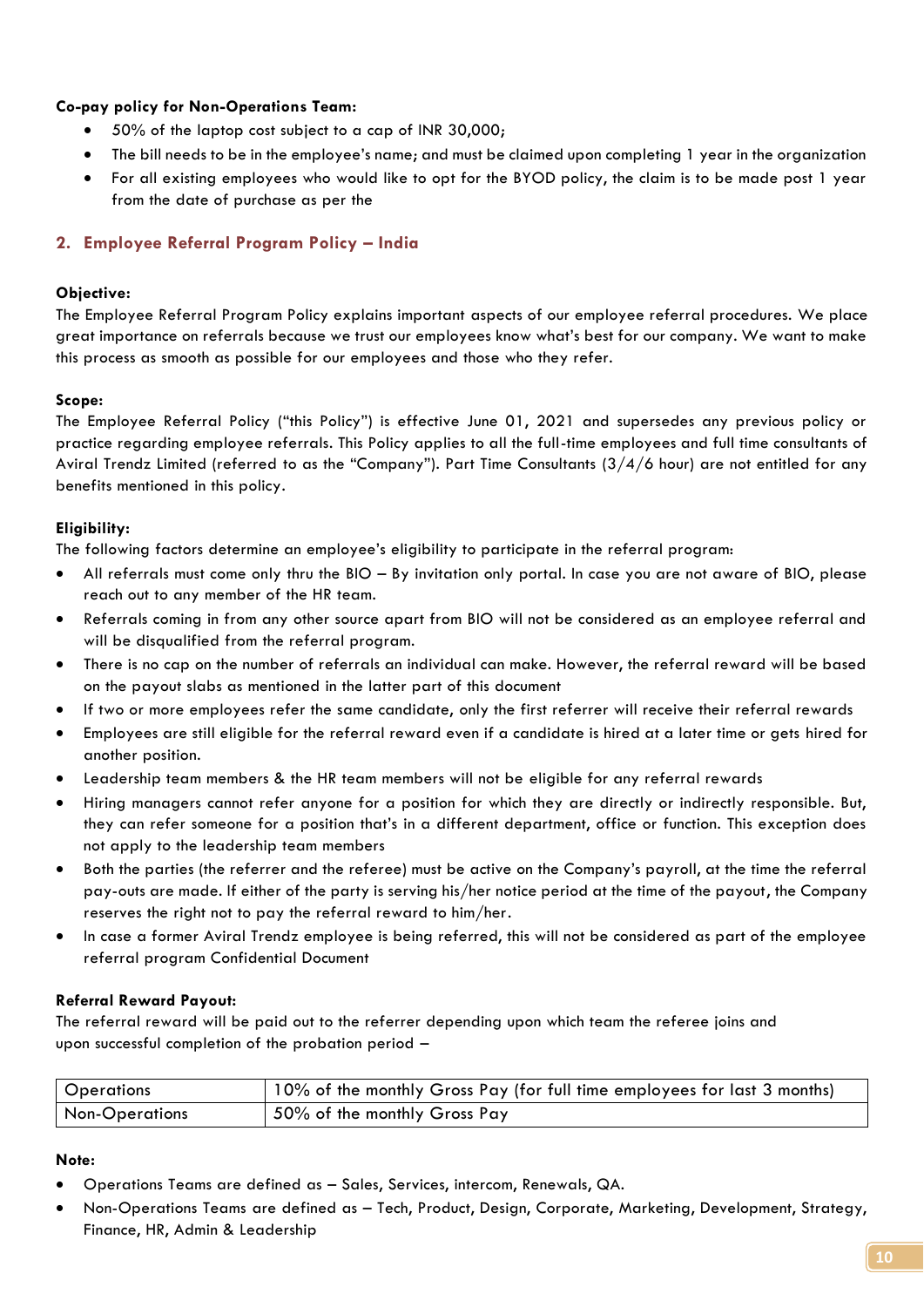#### **Payout of the Referral Reward**

- The referral reward shall be paid only after the referee successfully completes the probation period and overall spends 6 months in the company from the date of joining.
- The prerequisite for payment of referral pay is that the referrer should be in employment (and not resigned) at the time of payment.
- The referral reward will be as per the above-mentioned award slabs and will be subjected to prevailing income tax laws
- The Human Resource team is responsible for administering, tracking, communicating this Policy and answering any questions that may arise. Any exceptions must have explicit approval from the Department Head and the HR Head.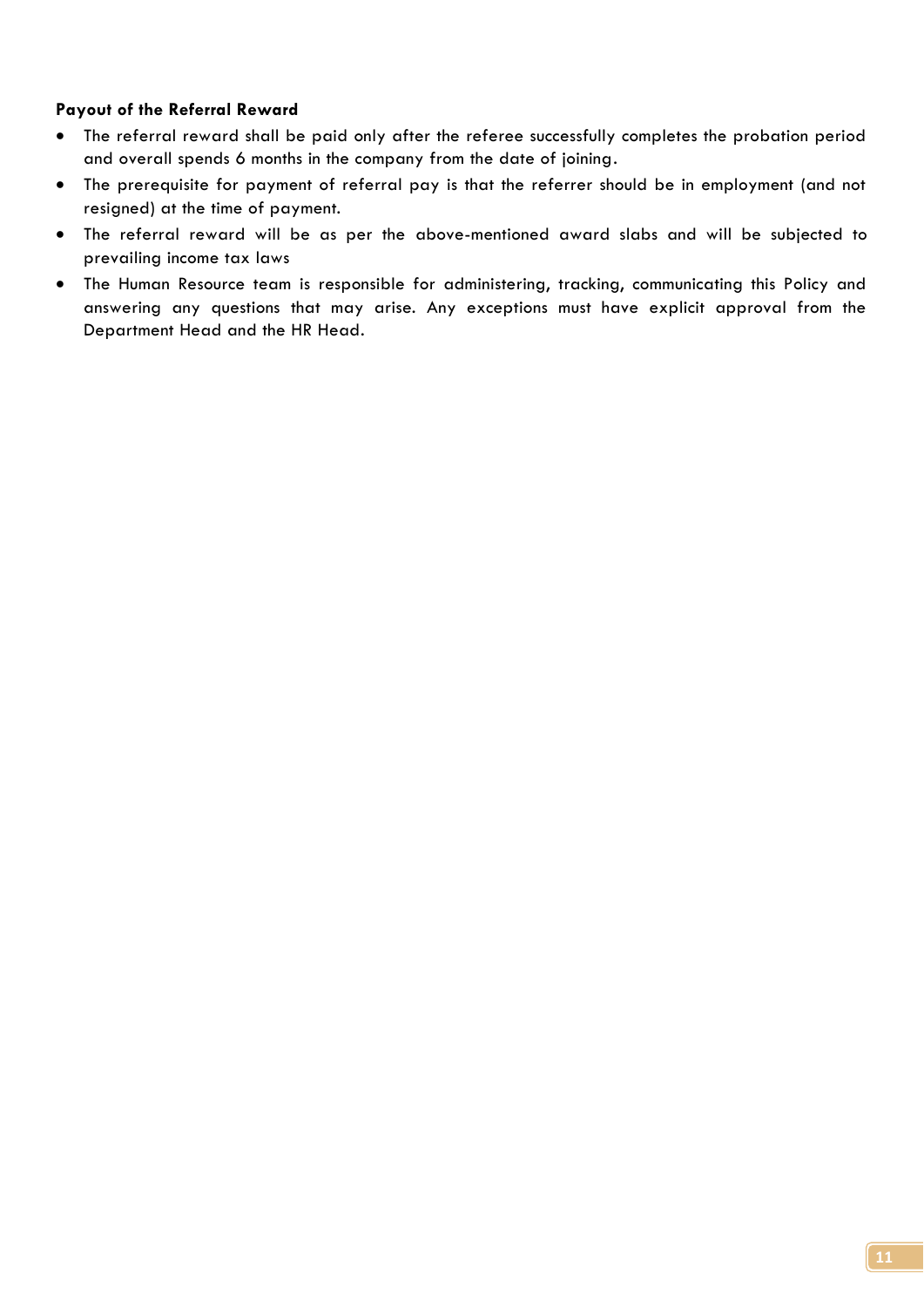## EMPLOYEE CONDUCT

#### **Standards of Conduct**

To ensure orderly operations and provide the best possible work environment, Aviral Trendz Private Limited expects Employees to follow rules of conduct that will protect the interests and safety of all Team Members and the organization. The purpose of these rules is not to restrict your rights, but rather to be certain that you understand what conduct is expected and necessary. While it is not possible to list all the forms of behavior that are considered unacceptable in the workplace, the following are examples of infractions of rules of conduct that may result in disciplinary action, up to and including termination of employment. This list is illustrative only; other types of conduct that threaten security, personal safety, employee welfare and Company operations are also prohibited.

- Violation of any policy, practice and/or procedure;
- Mobile phones are allowed but personal social media will not be allowed for security purpose.
- Neglect of job responsibilities or unsatisfactory performance.
- Visitors are prohibited in office hours so never call for any personal criteria.
- Workplace relation is allowed but hiring is relation is not suitable.
- Falsification, misrepresentation or alteration of employment records, employment information, or other Company records; including lying about sick or personal leave; falsifying reason for a leave of absence or other data requested by the Company;
- Theft and deliberate or careless damage or destruction of any Company property, or the property of any employee, customer, supplier, or visitor in any manner;
- Theft or unauthorized removal or borrowing of Company property or the property of fellow employees without prior authorization, unauthorized use of Company equipment, time, materials.
- Engaging in acts (or threats of acts) of violence or coercion, making threats of violence toward anyone, intimidating, fighting, or provoking a fight during working hours, or on Company property, or when representing the Company;

#### **Attendance**

Aviral Trendz Private Limited has **Bio Matric attendance system** so employee has to be arrived on their time. Employees are expected to report to work as scheduled, on time, and prepared to start work. Employees are expected to remain at work for their entire work schedule, except for meal periods, or when required to leave on authorized Company business. Late arrival, early departure, or other unanticipated and unapproved absences from schedule hours are disruptive and place a burden on other Team Members and on Aviral Trendz Private Limited.

If an employee coming late **three times a week**, then salary will be deducted as per the norms. If you are unable to report to work or will arrive at work late, call and notify your Supervisor at least one hour before the time you are scheduled to begin work for that day, or as soon as possible in advance of the anticipated tardiness or absence. Be aware: simply leaving a message or texting your supervisor or a fellow Team Member does not constitute notification to your supervisor. In all cases of absence or tardiness, Employees must provide their Supervisor with an honest reason or explanation.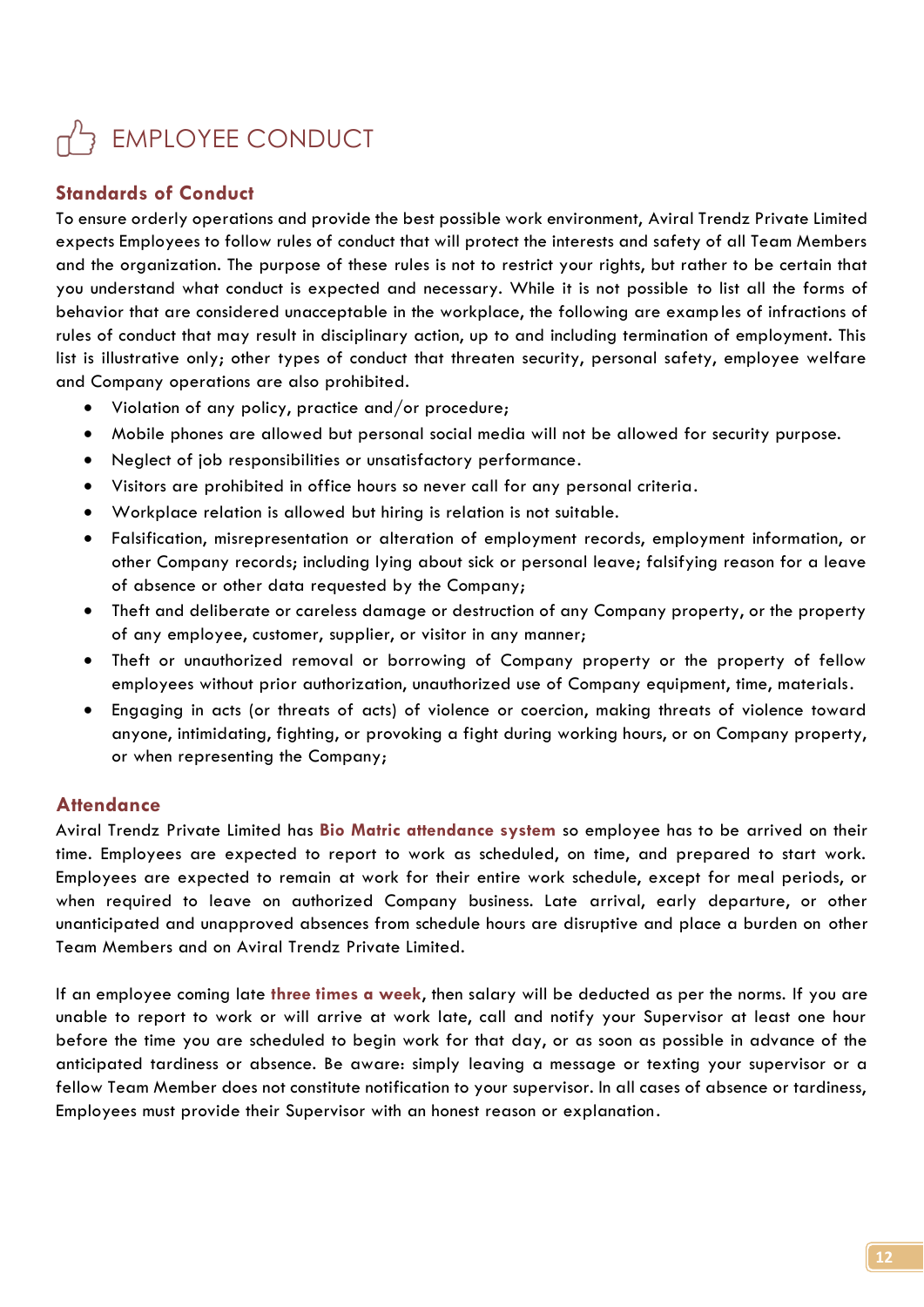#### **Dress code**

Dress code is not applicable for a now. But after the sales team will be read as per the target dress code will be provided mainly to **Field Sales Consultant** by the company and if employee will leave the job before **one year,** then dress code cost bares by the employee. Till each Employee is a representative of the Company in the eyes of the public, you should always report to work properly groomed and wearing **appropriate clothing** like **dark pent and light shirt**. Team Members are expected to dress neatly and, in a manner, consistent with the nature of our business and the type of work performed. Employees who report to work inappropriately dressed may be asked to leave the workplace until they are properly dressed or groomed. Under such circumstance, you will be asked to clock out and return in acceptable attire. Consult your Supervisor if you have questions as to what constitutes appropriate appearance. Where necessary, reasonable accommodation may be made to a person with a disability. Employees who violate dress code standards may be subject to appropriate disciplinary action.

#### **Retention**

Company needs retention policies to control the growth of records, ensure those records are in compliance with business and industry regulations and can be found quickly in the case of litigation and legal hold. It is a key part of the lifecycle of a record. It describes how long a business needs to keep a piece of information (record), where it's stored and how to dispose of the record when its time. This will applicable in **nearby future.**

#### **Harassment Policy**

Aviral Trendz Private Limited is committed to providing a work environment which encourages mutual **respect, promotes respectful** and **congenial relationships** between Employees, and is free of unlawful harassment. Aviral Trendz Private Limited prohibits sexual harassment and harassment based on pregnancy, childbirth or related medical conditions, race, religious creed, color, gender, national origin or ancestry, physical or mental disability, medical condition, marital status, registered domestic partner status, age, sexual orientation or any other basis protected by federal, state or local law or ordinance or regulation. All such harassment is unlawful. The Company's antiharassment policy applies to everyone involved in the operation of the Company and prohibits unlawful harassment by any Employee of the Company, including Supervisors and Managers, as well as vendors, customers and any other persons. We also prohibit harassment based on the perception that anyone has any of those characteristics, or is associated with a person who has or is perceived as having any of those characteristics.

Prohibited harassment includes, but is not limited to, the following behavior:

- Verbal conduct such as epithets, derogatory jokes or comments, slurs or unwanted sexual advances, invitations or comments;
- Visual displays such as derogatory and/or sexually-oriented posters, photography, cartoons, drawings or gestures;
- Physical conduct including assault, unwanted touching, intentionally blocking normal movement or interfering with work because of sex, race or any other protected basis;
- Threats and demands to submit to sexual requests as a condition of continued employment, or to avoid some other loss and offers of employment benefits in return for sexual favors; and Retaliation for reporting or threatening to report harassment.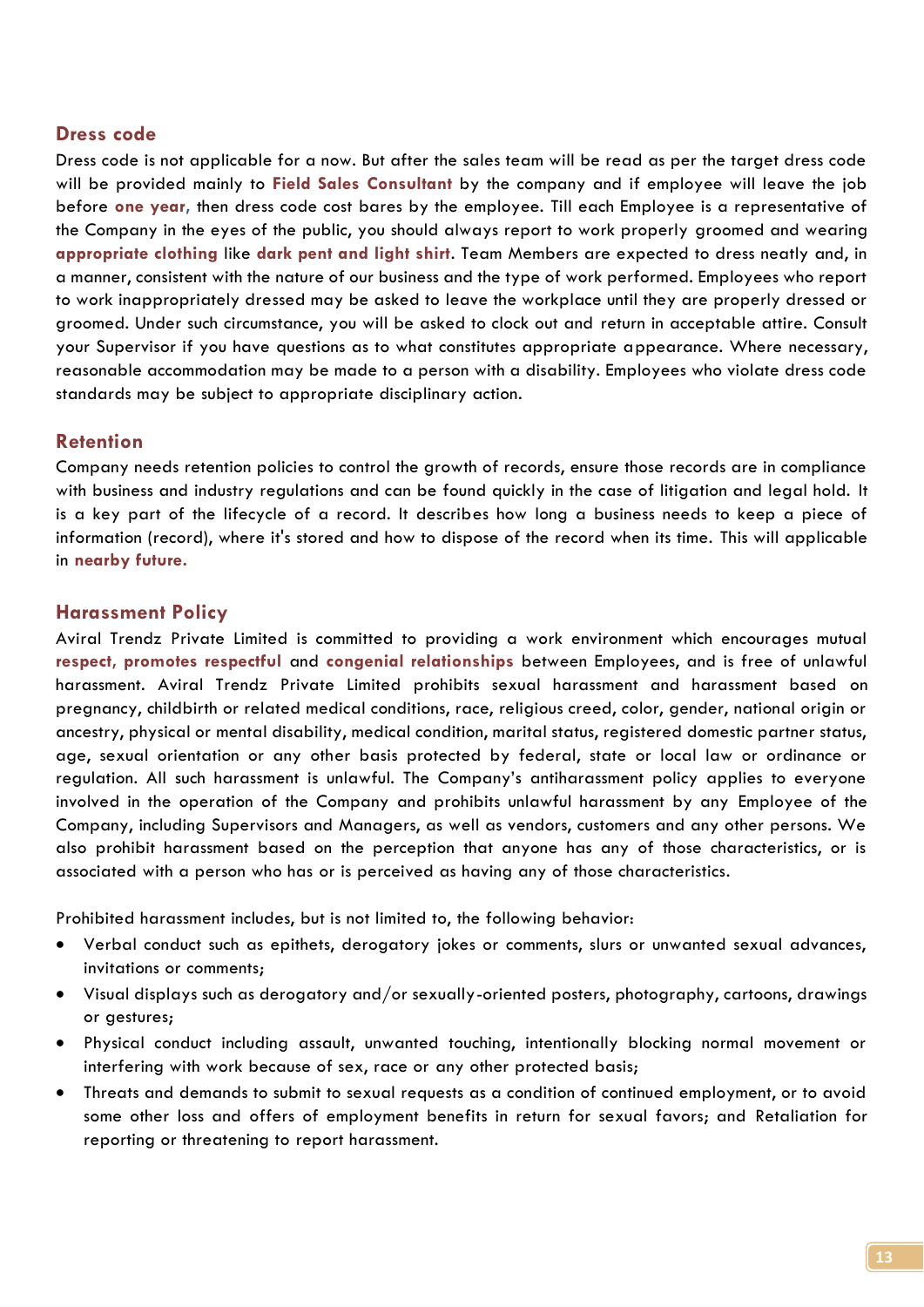

Aviral Trendz Private Limited strives to maintain a positive work environment where employees treat each other with respect and courtesy. Sometimes issues arise when an Employees is unaware that behavior in the workplace may be disruptive or in violation of personal privacy. Many of these day-to-day issues can be addressed by politely talking with a co-worker to bring the perceived problem to his or her attention. In most cases, common sense will dictate an appropriate resolution. The Company encourages all Employees to keep an open mind and graciously accept constructive feedback or a request to change behavior that may be affecting another Team Member's privacy or productivity.

#### **Confidentiality**

Company wants to signed a **Non-Disclosure Agreement** from candidates for the security purpose of confidentiality. In the course of your work, you may have access to confidential information regarding the Company, its suppliers, its customers, or fellow Team Members. It is the responsibility of all employees to safeguard sensitive company information obtained during employment. Sensitive company information is defined as trade secrets or confidential information relating to products, work processes, know-how, customer or vendor lists, designs, drawings, formulas, test data, marketing data, accounting, pricing or salary information, business plans and strategies, negotiations and contracts, inventions, and discoveries.

Upon termination of employment, Employees must promptly return any and all documents containing the above information, knowledge or data, or relating thereto, to the Company. Confidential information obtained during your employment with the Company may not be discussed, disclosed or divulged to any third party, including future employers.

#### **Customer Relations**

The success of Aviral Trendz Private Limited depends upon the **quality of the relationships** between the Company, our Team Members, customers, suppliers and the general public. Our policy is to provide our customers with the best possible service in a courteous and thoughtful manner at all times. Employees are expected to be polite, courteous, prompt, and attentive to every customer. If you encounter an uncomfortable situation that you do not feel capable of handling, contact your Supervisor immediately.

#### **Use of Communication Systems**

Aviral Trendz Private Limited uses various forms of electronic communication including computers, e-mail, telephones, Internet, cell phones, etc. All electronic communications, including all software, databases, hardware, and digital files, remain the sole property of Aviral Trendz Private Limited and are to be used only for Company business and not for any personal use.

#### **Use of Company Property and Equipment**

All Company property, assigned to Employees, contractors, consultants, temporaries and other workers, including desks, computers, vehicles, work areas and equipment are to be used and maintained according to Company rules and regulations. If provided assets or device will damage while working then it cost will be bared **by the company or the employee** that will **depend on the situation.**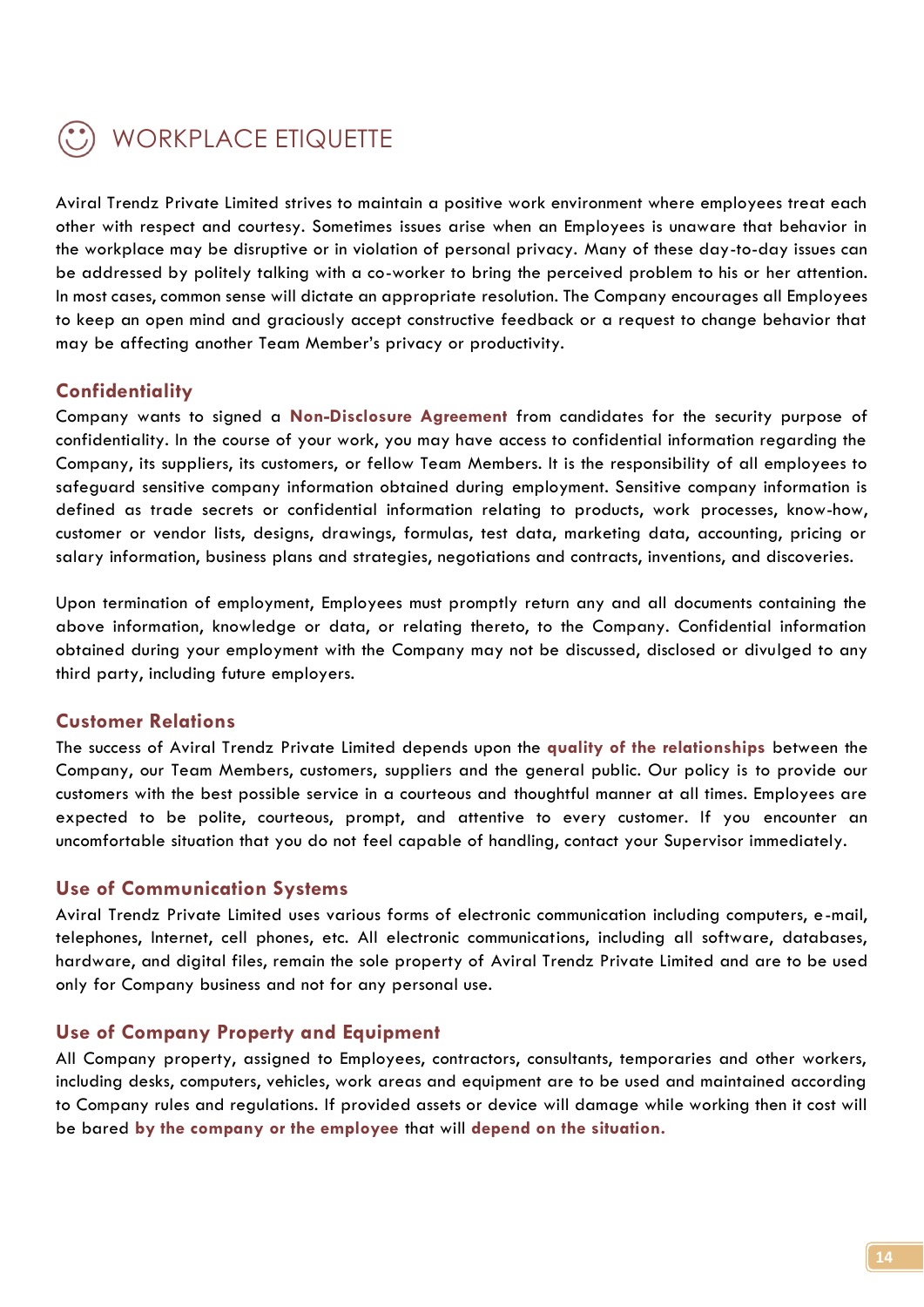

#### **Safety Guidelines**

To help Aviral Trendz Private Limited maintain a safe workplace with **fire safety, health kit** etc., we expect everyone to be safety-conscious at all times. All Employees should devote their full time, skill and attention to the performance of their job responsibilities utilizing the highest standard of care and good judgment.

In addition to following Aviral Trendz Private Limited' safety guidelines, rules, and regulations at all times, Team Members are responsible for:

- Immediately reporting any work-related injury or illness to their Supervisor or Human Resources;
- The proper use of protective clothing, devices, or equipment;
- Attending all training sessions related to their job and participating in a safety committee when requested;
- Following the directions of warning signs or signals or the commands or directions of supervisory personnel;
- Reporting and containing unsafe conditions and taking appropriate steps to eliminate and reduce hazards; and Their own safety, as well as that of others in the workplace.
- Failure to comply with Aviral Trendz Private Limited' rules or safety guidelines will be considered serious infractions and will result in disciplinary actions up to and including termination of employment.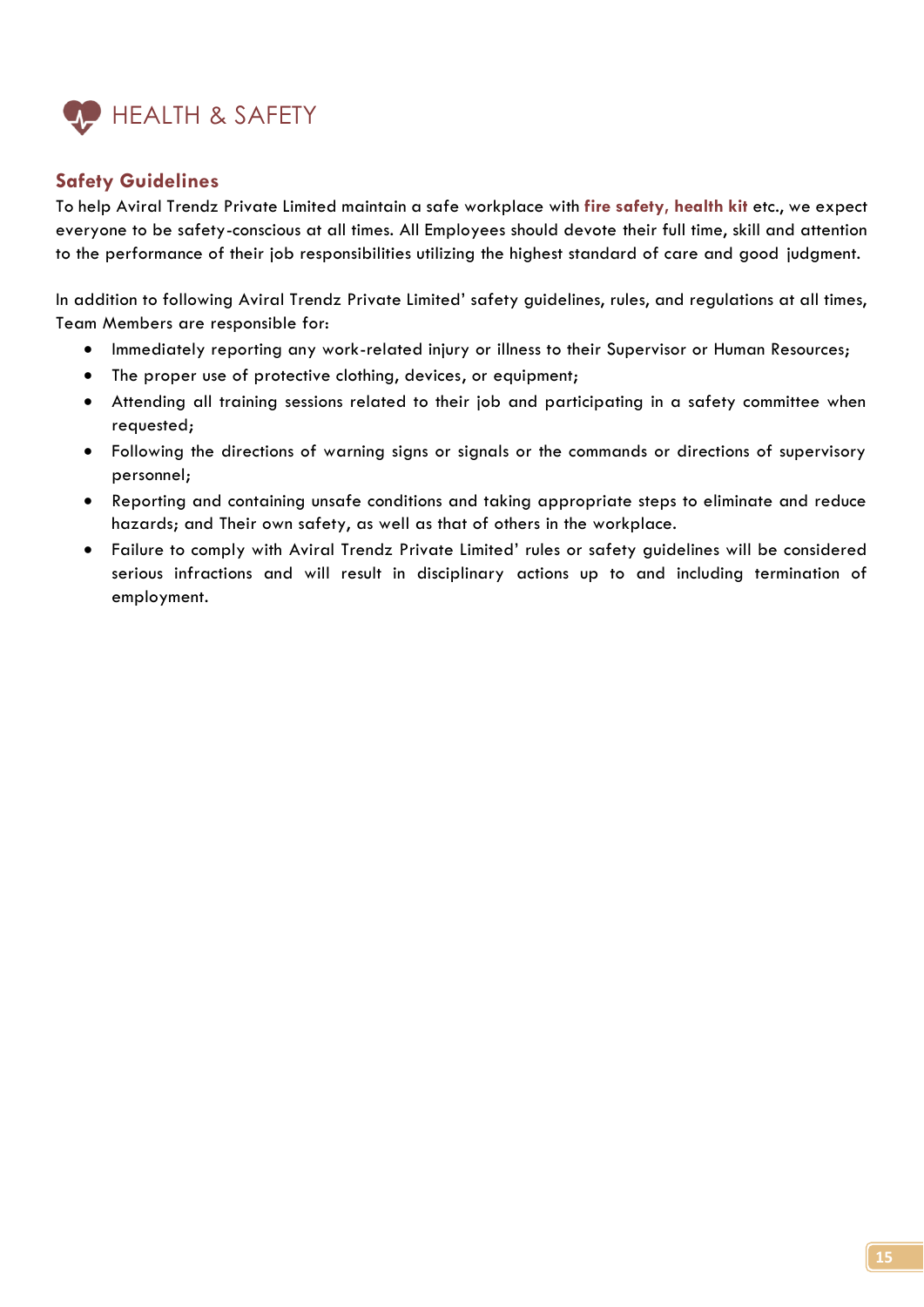

#### **Personal Property**

For security reasons, Employees should **not leave personal belongings** of value in the workplace. The Company will not be responsible for the loss, theft or damage of Employees' personal property. Personal items brought into Company property or used in Company business are subject to inspection and search, with or without notice, with or without the Employee's prior consent.

#### **Human Resource and Employee Privacy**

You have a right to inspect certain documents in your Human Resource file, as provided by law, in the presence of a Company representative at a mutually convenient time. No copies of documents in your file may be made, with the exception of documents that you have previously signed. You may add your comment to any disputed item in the file.

The Company recognizes our Employees' rights to privacy; therefore, Aviral Trendz Private Limited will restrict disclosure of your file to authorized individuals within the Company. Any request for information contained in files must be directed to Human Resources. Disclosure of information to outside sources will be limited. Aviral Trendz Private Limited will cooperate with requests from authorized law enforcement or local, state, or federal agencies conducting official investigations and as otherwise legally required.

#### **Security Inspections**

Desks, filing cabinets, and other storage devices may be provided for the convenience of Team Members, but remain the sole property of Aviral Trendz Private Limited. Accordingly, they, as well as any articles found within them, may be inspected by an authorized representative of Aviral Trendz Private Limited at any time, with or without prior notice.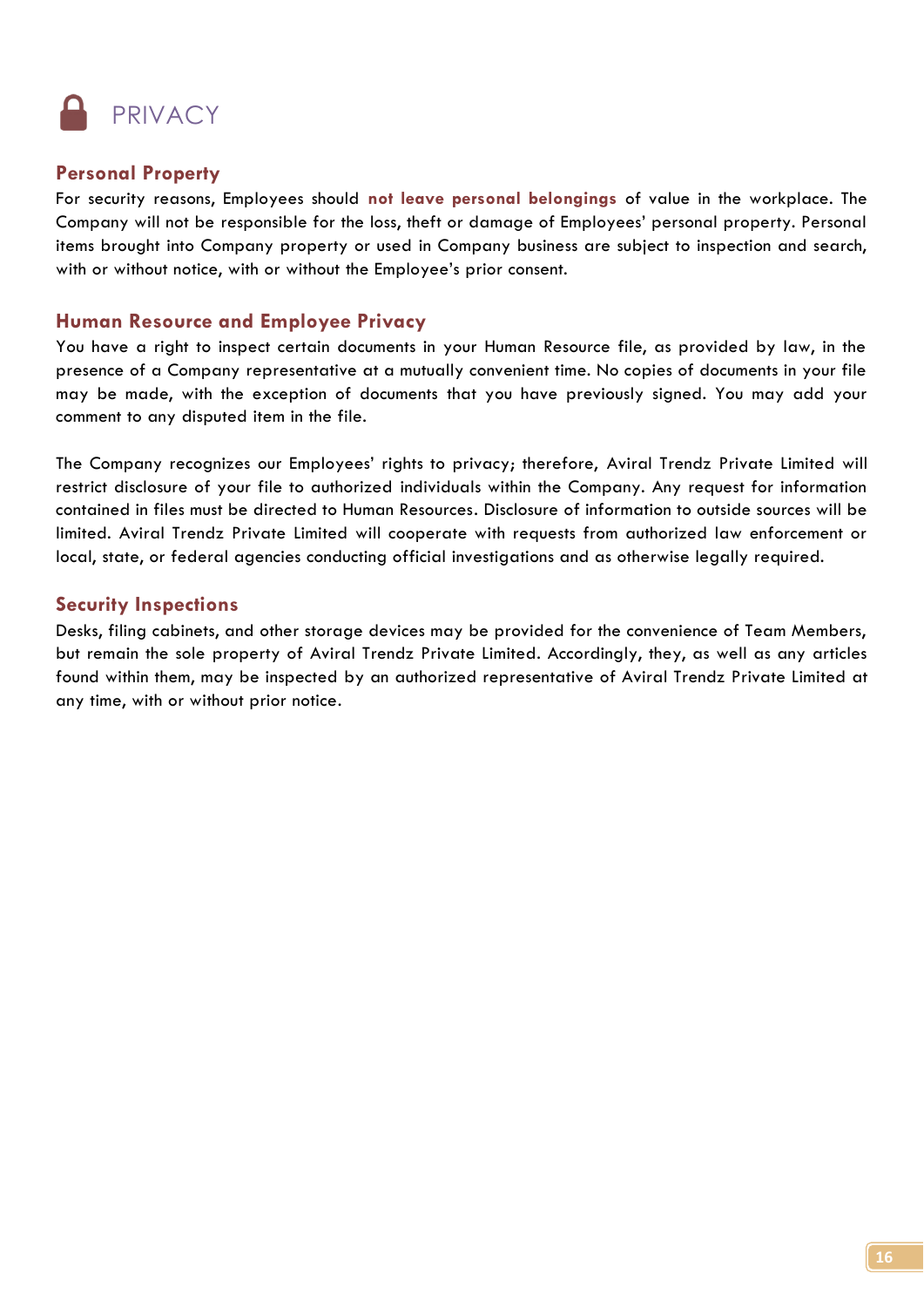

#### **Termination**

Aviral Trendz Private Limited personnel are employed on an at-will basis. Employment at-will may be terminated with or without cause and with or without notice at any time by the Company. Nothing in this handbook or in individual compensation agreements constitutes a contract of employment, nor limits the right to terminate at-will employment. No Manager, Supervisor, or Employee of the Company has any authority to make an

agreement for employment on other than at-will terms.

Violation of policies and rules of Aviral Trendz Private Limited may warrant disciplinary action. The Company may, in its sole discretion, utilize whatever form of discipline is deemed appropriate under the circumstances, up to, and including, termination of employment. The Company's policy of discipline in no way limits or alters the at-will employment relationship.

#### **Resignation Process**

Employee has to write a formal resignation letter and give the **45 days** of notice period. If company will terminate an employee in any certain circumstances, employee will get **10 days**' notice period for final settlement.

#### **Final Payback**

Employees will receive final paychecks based on applicable state and federal laws. Final paychecks will include all compensation earned but not paid through the date of termination and any outstanding PTO accrual balance.

#### **Employee References and Verification of Employment**

All requests for employment references or verification of employment must be directed to Human Resources. Supervisors or Employees are not authorized to release information for current or former Employees.

Aviral Trendz Private Limited does not respond to verbal requests for references or verification of employment; all such requests must be made in writing. By policy, Aviral Trendz Private Limited discloses only the dates of employment, the job title of the last position held and wage rate of former employees. Authorization to disclose this information must be in writing.